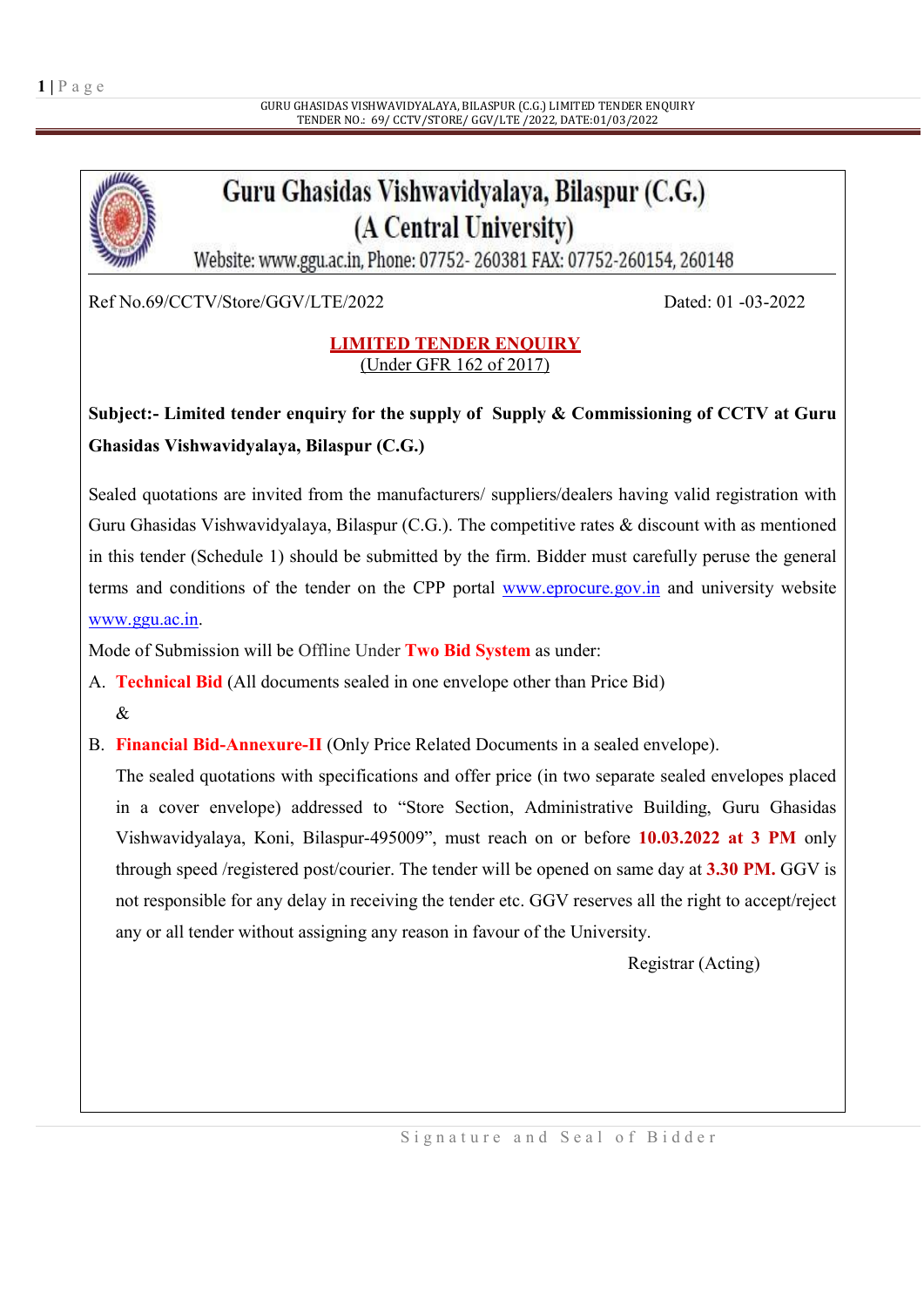GURU GHASIDAS VISHWAVIDYALAYA, BILASPUR (C.G.) LIMITED TENDER ENQUIRY TENDER NO.: 69/ CCTV/STORE/ GGV/LTE /2022, DATE:01/03/2022



Guru Ghasidas Vishwavidyalaya, Bilaspur (C.G.) (A Central University)

Website: www.ggu.ac.in, Phone: 07752-260381 FAX: 07752-260154, 260148

Ref No. :69/CCTV/Store/GGV/LTE/2022 Dated: 01-03-2022

## LIMITED TENDER ENQUIRY (LTE)

#### Dear Sir,

We intend to purchase CCTV with commissioning and installation at Guru Ghasidas Vishwavidyalaya, Bilaspur (C.G.) through Limited Tender Inquiry and invite tenders from the registered venders in accordance with the terms and conditions details in the bid documents. If you are interested, kindly send your offer for the supply with complete terms within the time mentioned as under-

## Important Dates

| Event                                     | <b>Dates</b> | Time    |
|-------------------------------------------|--------------|---------|
| Last date for submission of sealed tender | 10.03.2022   | 3.00 PM |
| <b>Tender Opening</b>                     | 10.03.2022   | 3.30 PM |

Please send your sealed bid only by Registered/Speed Post/Courier service to the following address.

## Store Section Administrative Building

Guru Ghasidas Vishwavidyalaya, Koni,

Bilaspur (C.G.)-495009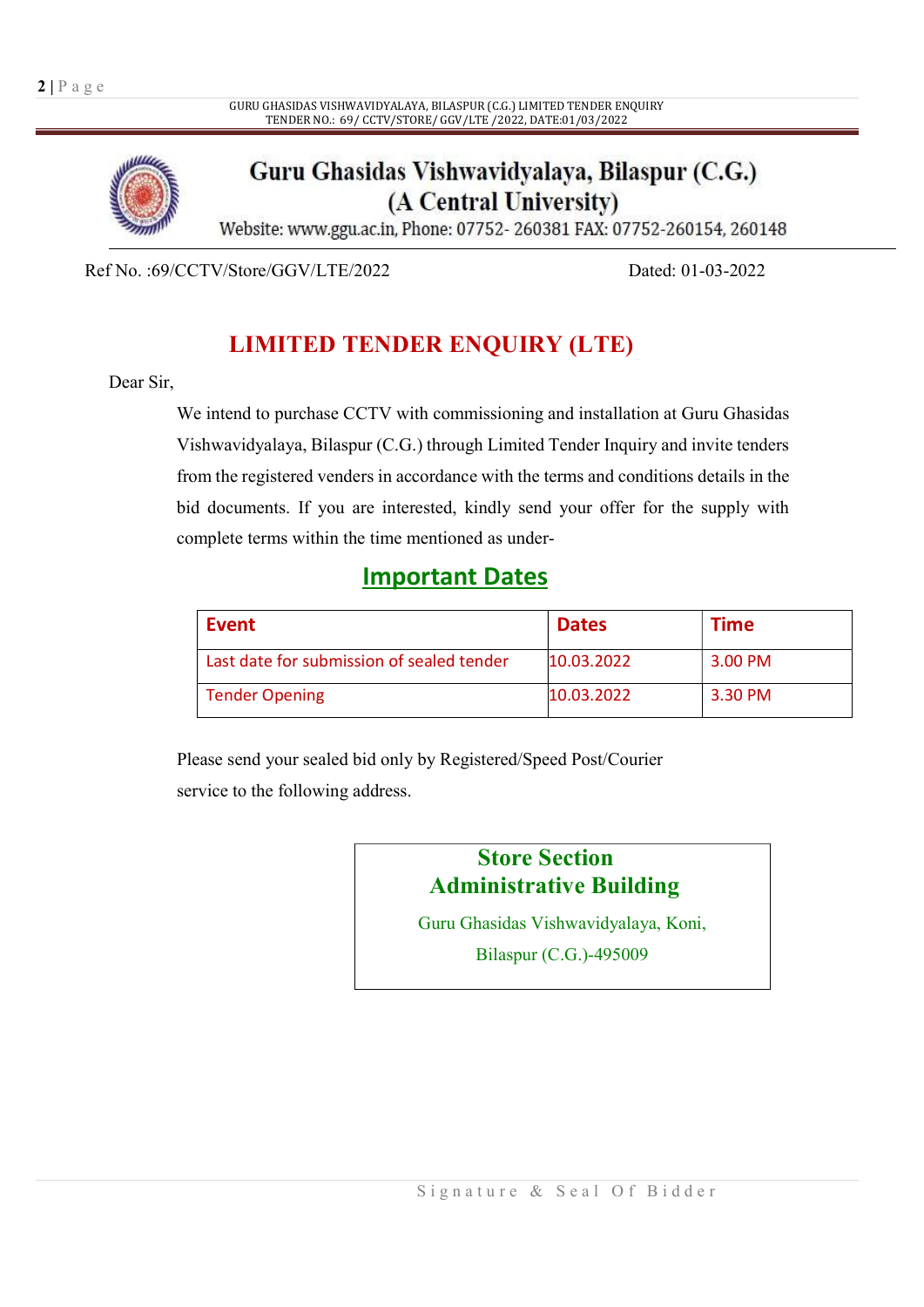### GENERAL TERMS AND CONDITIONS OF THE SUPPLY

1. The sealed quotation superscripted on the envelope as "Quotation for Supply  $\&$ Commissioning of CCTV at GGV" should reach to the Store Section of GGV on or before 10/03/2022 at 3 PM..

2. Authorization Certificate: It is desired that the bidder submits, self attested latest & valid authorization certificate from the principal manufacturer issued in favor of Registrar GGV to participate in this LTE, for which the rate/discount has been quoted under this offer.

### 3. Terms and conditions for Bidder:

- a. Scope of supply (Bid price to include all cost components) : Supply Installation Testing and Commissioning of Goods.
- b. OEM/ Bidder must have a dedicated local Service Engineer at Consignee location to ensure onsite service support within 24 Hr, Undertaking must be submitted by the bidder on their letter head.
- c. OEM/ Bidder must be a registered supplier in Guru Ghasidas under relevant category.
- d. Bidder must have Experience of CCTV sale with installation in last three years of atleast Rs. 15 lakh as single order/ Rs. 10 lakh as two orders/ Rs 5 lakhs as three order in any PSU/Central/State/Central or State Govt. Funded organization.
- e. Service & Support Escalation Matrix for Service Support: Bidder/OEM must provide Escalation Matrix of Telephone Numbers for only for the Bid material for Service Support.
- f. MAF is required for the authorized Bidders.
- g. Bidders must submit the bid product datasheet and supporting document for technical specification. Bidders must quote the latest model.
- h. The Bidder must have Udyam Registration.  $\overline{\omega}$  Bidder must have ISO 9001-2015 Certificate

### 4. Specifications needed for OEM:

i. OEM company for Camera & NVR should have its own company registered in India (under Incorporation of Companies Act, 1956/ 2013) since last 10 years. Any representation through a Dealer/ Distributor/ Joint Venture/ Subsidiary/ consortium shall not be treated as OEM. This has to be supported by necessary statutory documents.

ii. The CCTV OEM should have CMMI Level 5 or above certification.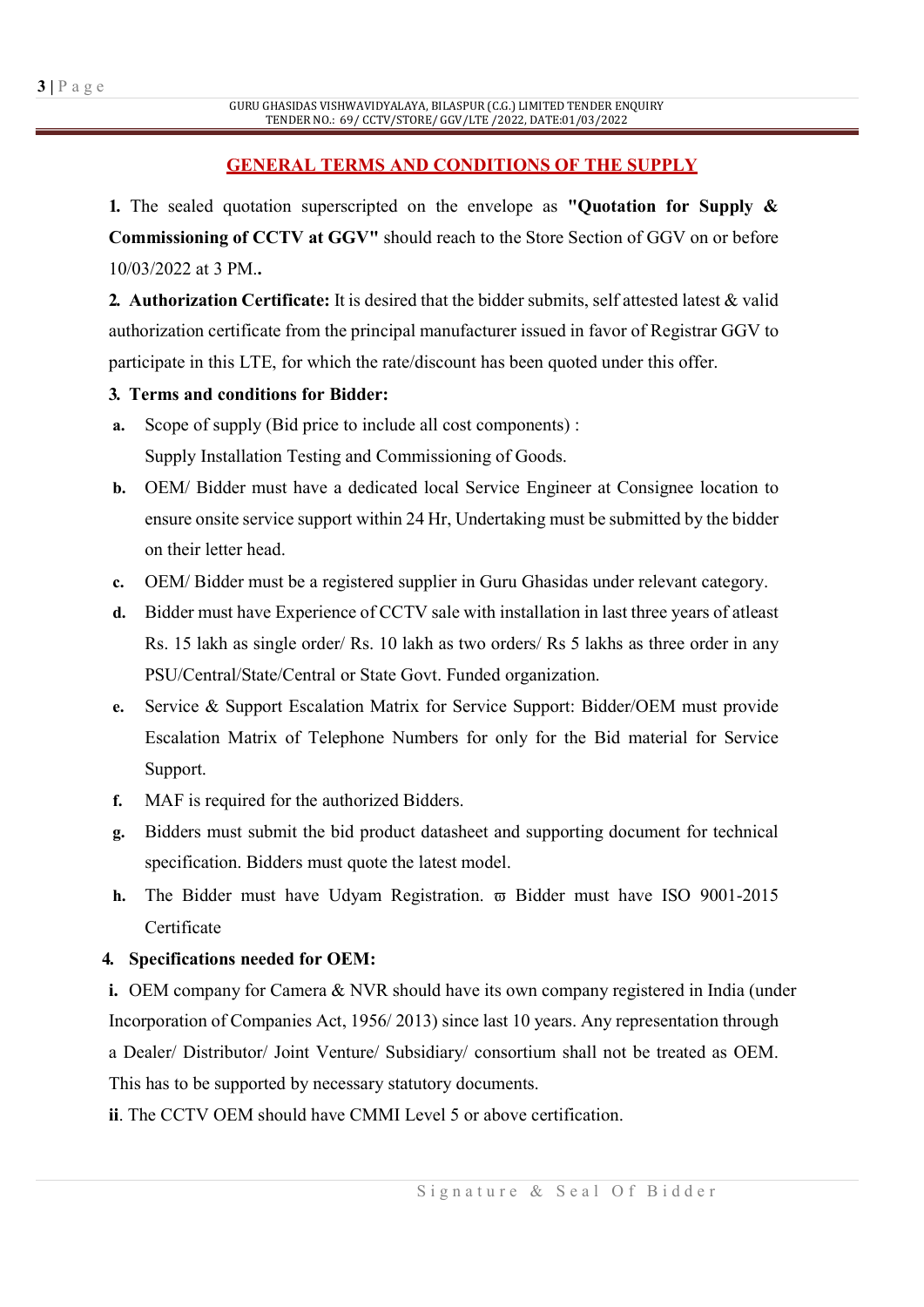iii. The OEM of the IP Camera, Storage, NVR/ VMS Software and Network Switches should not be blacklisted or banned by any country or government department in any country. The OEM Should not have any cheating or fraud case filed against their company for their respective product line.

iv. The OEM should have an average turnover of Rs. 250 Crores during the last 3 Financial Year ending 31st March 2019The CCTV OEM should have its office and service/ support center in Raipur C.G.. Required sales, service tax number/ certificate to be provided along with the bid.

v. The CCTV OEM should have below ISO Certifications for Quality, Environment, Security management and Health & Safety Management system for manufacturing of all types of Cameras & NVR/ DVR. All the CCTV Components (Camera, VMS, NVR, DVR, etc) should be from same OEM for seamless integration and ease of operation. The Bidder/s shall attach the copy of the OEM's ISO Certificate along with the bid.

5. Price/rate: The Vendor are required to quote the rate against the items mentioned in the table under the financial bid along with the tax levied on the product. The rate offered by the bidder for any item in the Bid should be negotiable in the interest of GGV.

6. Excise duty/Tax exemption: The University is exempted from Custom/Excise Duty by DSIR, Govt. of India. The exemption certificate of the same shall be issued by the University on demand, at the time of supply. Bidder must clearly mention if any basic custom duty/ excise duty etc. is chargeable, in spite of the GGV is exempted by DSIR certificate.

7. FOR GGV: The rate should be quoted on FOR University campus, Koni, Bilaspur basis. For the packing/ forwarding, unloading, transit insurance of the items to be supplied no charges will be paid extra in any manner to the bidder by the University. All such charges are to be borne by the supplier/bidder only.

8. The Bidders are required to put the seal and signature of the firm in each and every page of this LTE document and submit along with the bid.

9. The bidders must not alter /add/delete any alphabet/word/sentence mentioned in this document otherwise the same will be treated as tampering of the document and the bid may be rejected/cancelled at any stage of bidding/ supply.

10.University has all the rights reserved to alter the quantity mentioned in this EoI as per the requirement of the user Department/Project PI. The quantity may increase or decrease and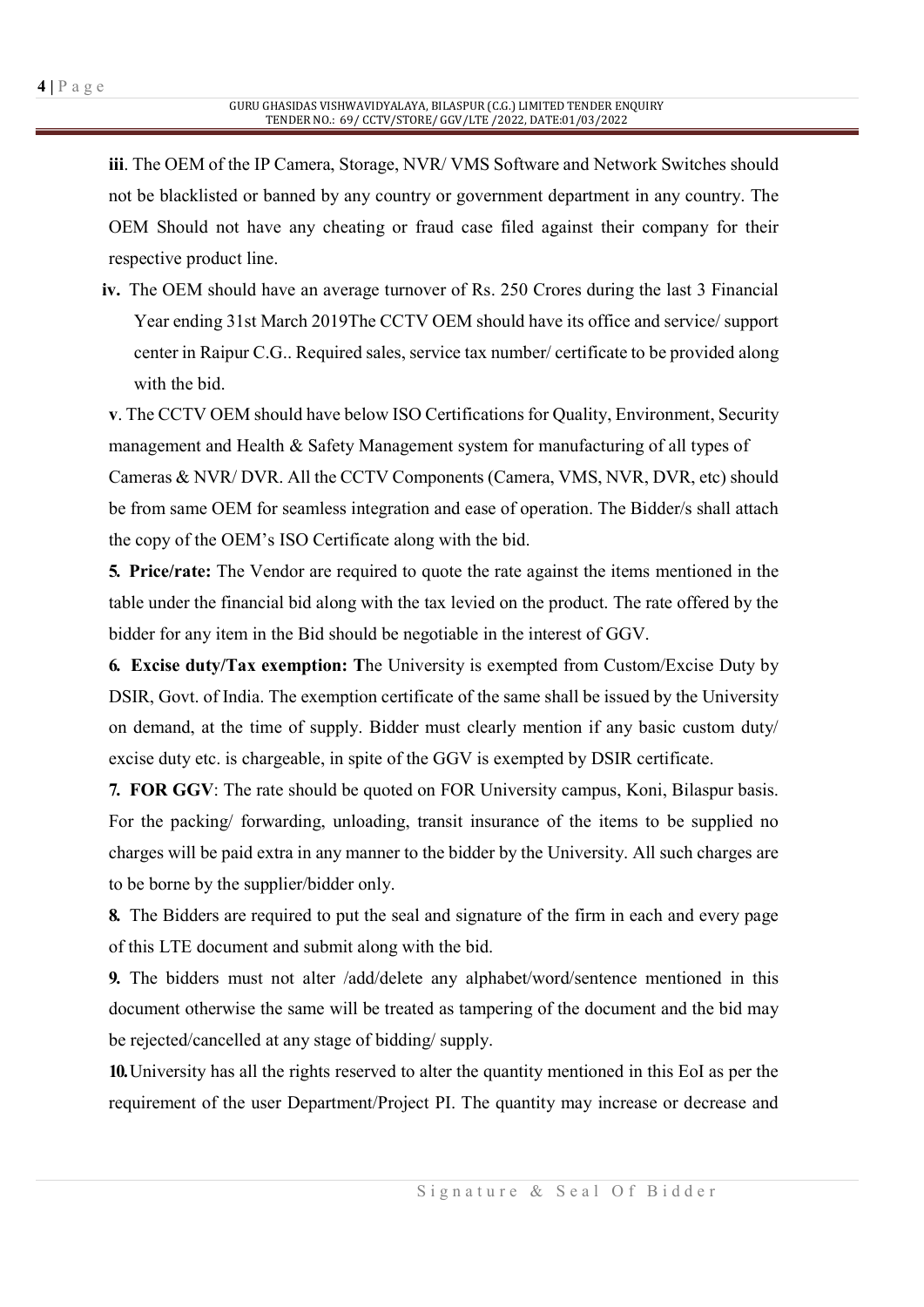also the items may be added or deleted for which the rates shall be governed by the discount percent (on the latest printed price list of the principle manufacturer) quoted in the financial bid by the bidder.

11. Validity of the offered Rate: The quoted rate should be valid for a minimum period of 120 days from the date of opening of the financial bid of the tender.

12. Delivery period: The Equipment/ Instrument, ordered will have to be delivered and installed in the Department at GGV, maximum within 30 days from the issue of the Purchase Order to the successful bidder.

### 13. Mode of Submission: Offline under Two Bid System;

A. Technical Bid (All documents other than Price bid in a sealed envelope )

B. Financial Bid (Containing price bid in specified format in a sealed envelope).

The tender document can be downloaded from the websites www.ggu.ac.in or www.epublish.gov.in. "Corrigendum, if any, would appear only on the above web sites and not be published anywhere else".

14. Liquidated Damages (LD): Any delay in supplying the ordered equipment/instrument from the stipulated date of delivery will attract LD, which will be applicable at the rate of 0.5% per week and limited to 10% maximum. The authority reserves the right to cancel the purchase order when LD accumulates to10%.

15. Payment: Bidder should not ask for advance or part payment prior to supply . Payment to the firm shall be made, only after the complete supply in good condition, to the satisfaction of the GGV.

16. GST etc: GST & Other charges must be clearly mentioned along with the quoted offer, whether to be paid extra or not. GGV shall pay the same as per prevailing government rules, if mentioned in the price bid. No taxes shall be paid if not mentioned in the bid and any correspondence in this regard shall be not entertained after the price bids are opened.

17. Unsealed quotations: Quotation must be sealed properly. Unsealed envelopes/ offers are liable to be rejected by GGV.

18. Offer after due date: GGV shall not be responsible for late postal delivery and any offer received after the due date shall be summarily rejected by GGV. Your Sealed offer must reach on or before the scheduled due date only by the speed/registered/ courier post. The selection of vendor will L1 basis for lowest price quoted.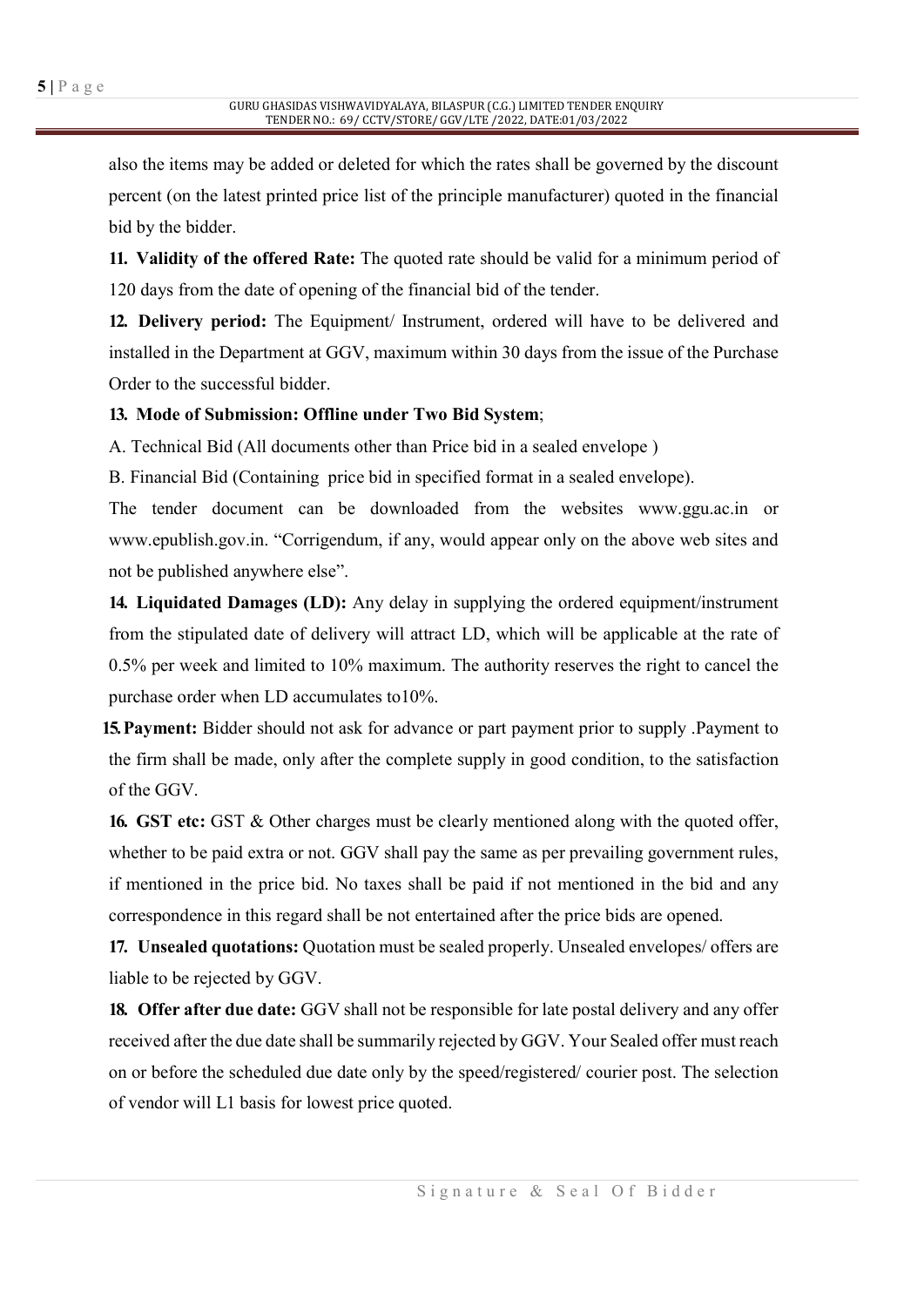19. GGV has all the rights reserved to accept / reject any /all the quotation(s) and not to procure any/all the chemicals/consumables without assigning any reason(s) thereof in favour of the University.

20. Any firm which is not registered with GGV and wish to participate in this tender, then the firm should get registered under the relevant category before the last date of submissionof the bid. Any bid received from the firm who is not having a valid /live registration with GGV in the relevant clause, will be auto rejected and no correspondence in this regard shall be entertained by the University. For detail of the vender registration process, kindly visit to the university portal www.ggu.ac.inor contact Assistant Registrar Store for ant related information. E-Mail: arstore@ggu.ac.in PhoneNo.07752-260381

21. Arbitration: Any dispute arising out of this agreement shall be settled through mutual discussion and consultations among the parties. In case the parties would not come under fruitful conclusion on the disputes, the matter shall be referred to the Sole Arbitrator by either party. The Sole Arbitrator shall be the representative nominated by the Vice Chancellor of Guru Ghasidas Vishwavidyalaya, Bilaspur (C.G.). The decision of the sole arbitrator shall be final and binding upon the parties to thedisputes.

22. In case of any ambiguity /anything not contained in this document, GGV reserves the right to take discretionary decision without assigning any reason thereof and it will be binding on concerned/all bidders. The University also reserves the right to cancel/reject any bid due to any reason including human error in calculation incurred during process. The GGV shall be free to cancel the whole or part of tender without assigning anyreason.

23. Court Jurisdiction: The University shall not be bound to give justification for any aspect of the selection process and the decision of the university shall be final and binding on all without any right of appeal. Further, in case of any dispute, any suite or legal proceedings against the university, the jurisdiction shall be restricted to the courts at Bilaspur, Chhattisgarh.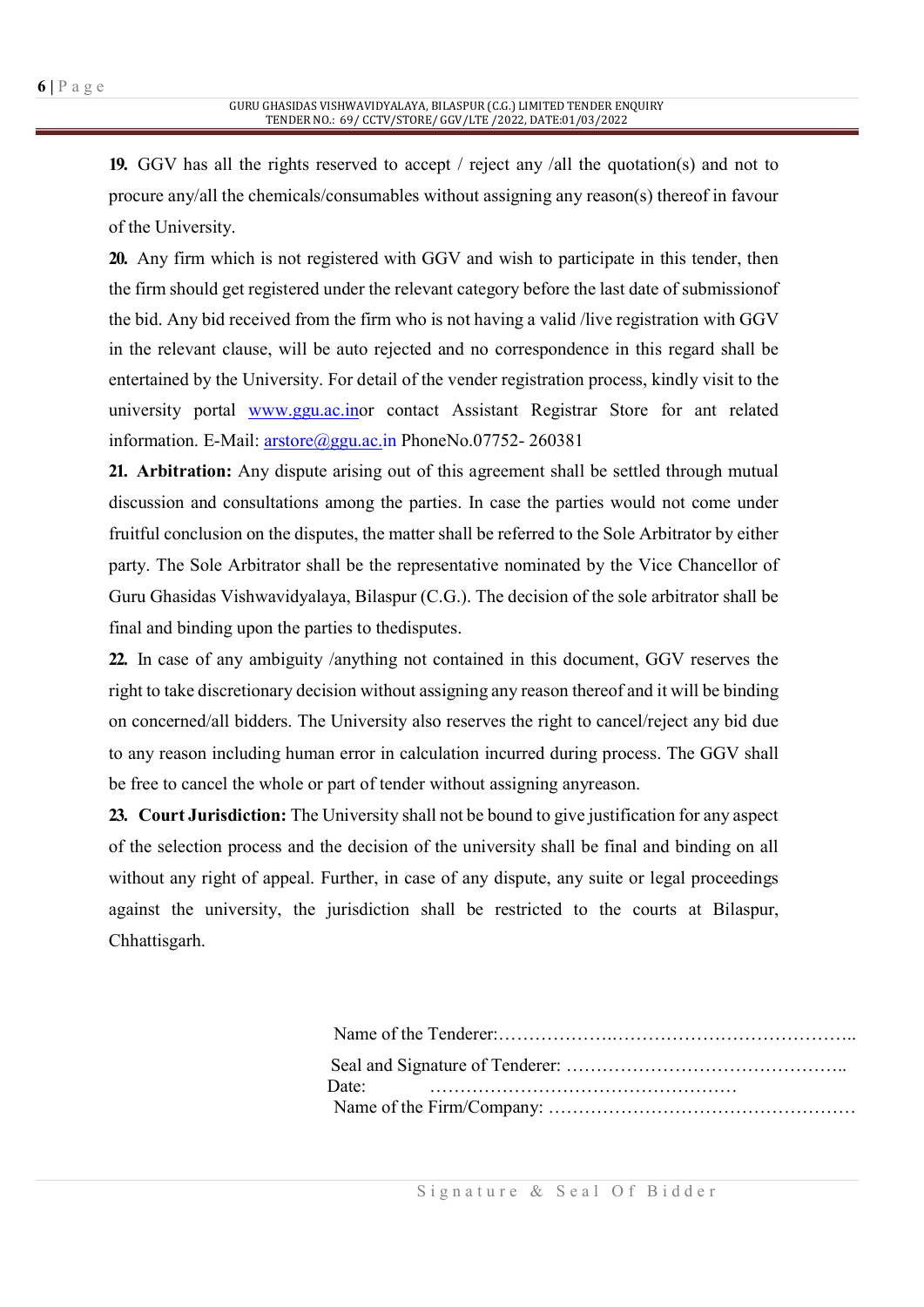GURU GHASIDAS VISHWAVIDYALAYA, BILASPUR (C.G.) LIMITED TENDER ENQUIRY TENDER NO.: 69/ CCTV/STORE/ GGV/LTE /2022, DATE:01/03/2022

## Schedule 1: Minimum Specification Of CCTV

| Sno            | Item           | Qty      | Specification                                                                                      |  |  |  |
|----------------|----------------|----------|----------------------------------------------------------------------------------------------------|--|--|--|
|                |                | (Approx) |                                                                                                    |  |  |  |
| $\mathbf{1}$   | PTZ Camera     | 10       | Image Sensor 1/2.8" PS CMOS                                                                        |  |  |  |
|                | ip camera      |          | Effective Pixels $1920(H)$ x $1080(V)$ , 2 Megapixels                                              |  |  |  |
|                |                |          | S/N Ratio More than 55dB                                                                           |  |  |  |
|                |                |          | Minimum Illumination Color: 0.005Lux@F1.6;B/W: 0.0005Lux@F1.6; 0                                   |  |  |  |
|                |                |          | $Lux@F1.6$ (IR on)                                                                                 |  |  |  |
|                |                |          | Focal Length 3.95mm~177.7mm                                                                        |  |  |  |
|                |                |          | White Balance Auto, ATW, Indoor, Outdoor, Manual                                                   |  |  |  |
|                |                |          | Video Interface 1 Port (BNC, $1.0V[p-p]$ , $75\Omega$ )                                            |  |  |  |
|                |                |          | Bit Rate H.265/H.264: 448K ~ 8192Kbps Focus Control Auto / Manual                                  |  |  |  |
|                |                |          | Close Focus Distance 100mm~ 1000mm                                                                 |  |  |  |
|                |                |          | Max. Aperture $F1.6 \sim F4.95$                                                                    |  |  |  |
|                |                |          | DORI Distance 2345m(Detect) 938m(Observe) 469m(Recognize)                                          |  |  |  |
|                |                |          | 234m(Identify                                                                                      |  |  |  |
|                |                |          | Angle of View H: $70.3^{\circ} \sim 1.8^{\circ}$                                                   |  |  |  |
|                |                |          | Electronic Shutter $1/1s~1/30,000s$                                                                |  |  |  |
|                |                |          | AGC control Auto / Manual                                                                          |  |  |  |
|                |                |          | Back Light Compensation BLC / HLC /                                                                |  |  |  |
|                |                |          | WDR(120dB) Optical Zoom 45x Digital Zoom 16x Pan Travel $0^{\circ}$ - 360°                         |  |  |  |
|                |                |          | endless, Pan Speed: $0.1^{\circ} \sim 200^{\circ}/sec$ Tilt Travel -20° $\sim$ 90° auto flip 180°, |  |  |  |
|                |                |          | Tilt Speed: $0.1^{\circ}$ ~120°/sec                                                                |  |  |  |
|                |                |          | Manual Speed Pan: $0.1^{\circ}$ ~200° /s;                                                          |  |  |  |
|                |                |          | Tilt: $0.1^{\circ}$ ~120° /s Presets 300                                                           |  |  |  |
|                |                |          | Preset Speed Pan: 300°/s; Tilt: 200°/s                                                             |  |  |  |
|                |                |          | Special Features Defog, IR Range upto 250m, Up to 300 Presets, 5                                   |  |  |  |
|                |                |          | Pattern, 8 Tour, Auto Pan, Auto Scan                                                               |  |  |  |
|                |                |          | Privacy Masking Up to 24 areas                                                                     |  |  |  |
|                |                |          | Power up Action Auto restore to previous PTZ and lens status after                                 |  |  |  |
|                |                |          | power failure                                                                                      |  |  |  |
| $\overline{2}$ | Ip camera dome | 120      | Image sensor:-/2.8" 2mp progressive scan cmos 1/2.8" 2MP Progressive                               |  |  |  |
|                |                |          | scan CMOS (0.9071                                                                                  |  |  |  |
|                |                |          | Minimum luminination: - 0.01 Lux @F2.0                                                             |  |  |  |
|                |                |          | Lens: $-3.6$ mm $(2.8$ mm optional                                                                 |  |  |  |
|                |                |          | Lens type:- fixed -focal                                                                           |  |  |  |
|                |                |          | Close focus distance :- 2.8mm - 0.5m : 3.6 mm - 0.8 m                                              |  |  |  |
|                |                |          | $s/n$ ratio :-56db                                                                                 |  |  |  |
|                |                |          | video streaming :- 1920x1080 (1fps-25/30fps)                                                       |  |  |  |
|                |                |          | resolutions :- 1080p (1920x1080) 1.3mp vga(640x480)                                                |  |  |  |
|                |                |          | motions detection:- off.on (4 area , rectangle)                                                    |  |  |  |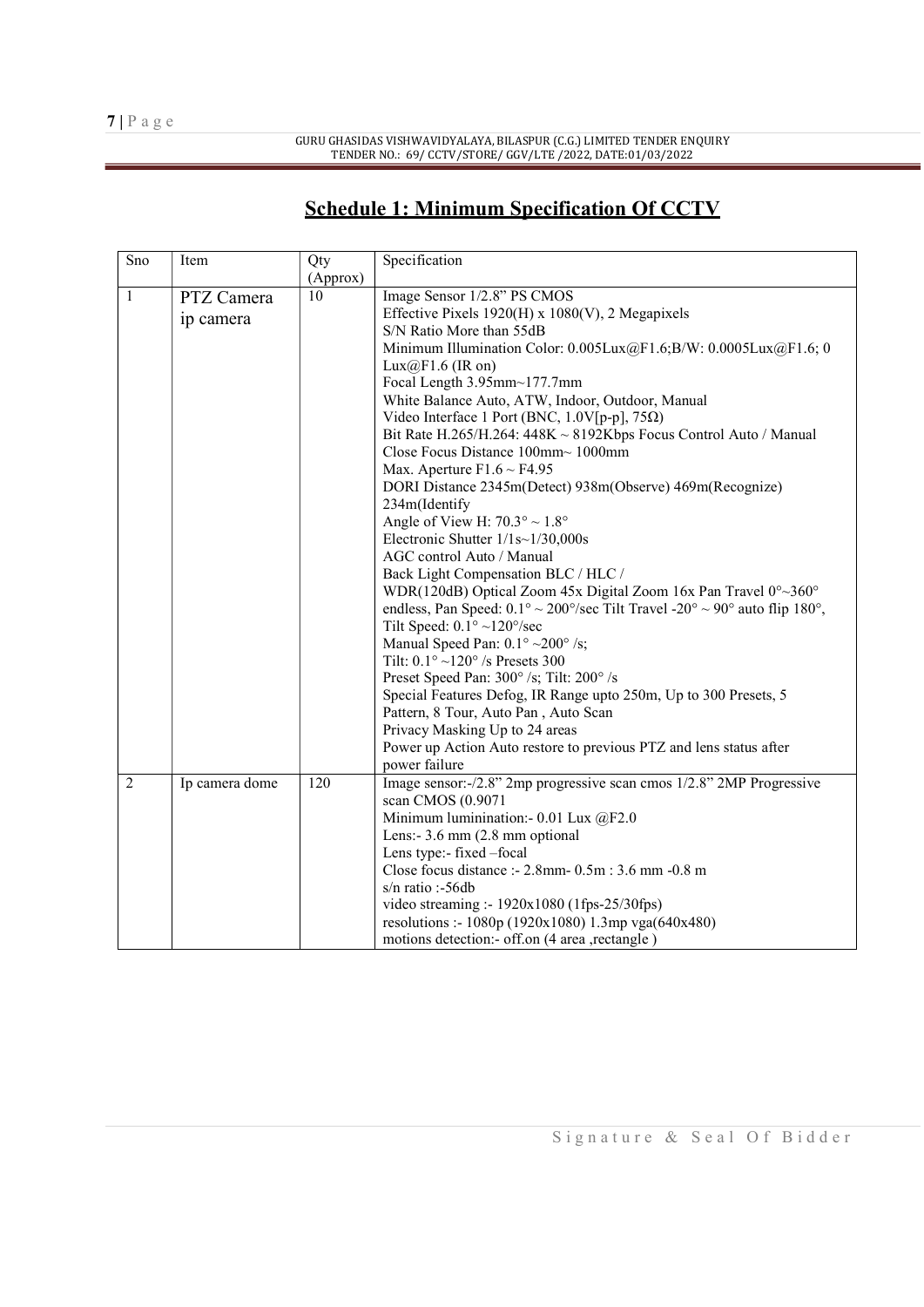GURU GHASIDAS VISHWAVIDYALAYA, BILASPUR (C.G.) LIMITED TENDER ENQUIRY TENDER NO.: 69/ CCTV/STORE/ GGV/LTE /2022, DATE:01/03/2022

| 3              | ip camera Bullet                                                         | 120 | Image sensor: - 1/2.8mp progressive scan cmos (0.9071cm)<br>Minimum luminination: - 0.1 lux $@$ f2.0<br>Shutter Speed:- Auto/Manual, 1/3~1/100000s<br>White Balance:- Auto/natural/street lamp/outdoor/manual/regional custom<br>Lens: -3.6mm (2.8mm Optional)<br>Mount Type:- M12<br>Close Focus Distance :- 2.8mm - 0.5m; 3.6mm - 0.8m<br>DORI Distance :- 3.6mm -- 49.7m (Detect) 19.9m (Observe) 9.9m<br>(Recognize) 5m (Identify) 2.8mm - 38.6m (Detect) 15.4m (Observe) 7.7m<br>(Recognize) 3.9m (Identify)<br>Gain Control (AGC):- Auto/Manual<br>$S/N$ Ratio : $>56dB$<br>Resolution :-1080P (1920 × 1080); 1.3MP (1280 × 960); 720P (1280 × 720);<br>D1 (704 $\times$ 576/704 $\times$ 480); VGA (640 $\times$ 480); CIF (352 $\times$ 288/352 $\times$ 240)<br>Mirror:-Yes<br>Motion detection :- Off / On (4 area, Rectangle)                                                                                                                                                                                                                                                                                                                                                                                                                                               |
|----------------|--------------------------------------------------------------------------|-----|----------------------------------------------------------------------------------------------------------------------------------------------------------------------------------------------------------------------------------------------------------------------------------------------------------------------------------------------------------------------------------------------------------------------------------------------------------------------------------------------------------------------------------------------------------------------------------------------------------------------------------------------------------------------------------------------------------------------------------------------------------------------------------------------------------------------------------------------------------------------------------------------------------------------------------------------------------------------------------------------------------------------------------------------------------------------------------------------------------------------------------------------------------------------------------------------------------------------------------------------------------------------------------------|
| $\overline{4}$ | 16 ch nvr<br>h.2654k<br>network video<br>recorder with 2<br>TB Hard disk | 08  | Processor:- Quad-core embedded processor<br>IP Camera Input :-16 channel<br>Operating System: - Embedded LINUX<br>Two-way Talk :-1 Channel Input, 1 Channel Output, RCA<br>User Interface :- GUI<br>Video Output :- 1 HDMI, 1 VGA<br>Compression :- Smart H.265+/H.265/Smart H.264+/H.264<br>Decoding Capability: - 2ch@4K 30fps, 8ch@1080P 30fps<br>OSD :- Camera title, Time, Camera lock, Motion detection, Recording<br>Video Resolution :- HDMI: $3840 \times 2160$ , $1920 \times 1080$ , $1280 \times 1024$ , 1280<br>$\times$ 720 VGA: 1920 $\times$ 1080, 1280 $\times$ 1024, 1280 $\times$ 720<br>Video Recording:-Max 200Mbps<br>Video Display :- Split 1/4/8/9/16 Motion Detection MD Zones: 396(22×18).<br>Video Loss:-Supports<br>Alarm Input :- 4 channel<br>Alarm Output :- 2 channel Hard Disk 2 SATA III Ports, up to 10TB Each<br>Smart Phone:- iPhone, iPad, Android Phone<br>:-Recording, PTZ, Tour, Alarm, Video Push, Email,<br>Snapshot, Buzzer & Screen tips<br>Recording Mode :- Manual, Schedule (Regular, Continuous), MD (Video<br>detection: Motion Detection, Tampering, Video Loss), Stop<br>Search Mode:- Time /Date, MD and Exact Search (accurate to second),<br>Smart search<br>Bit Rate $16Kbps \sim 20Mbps$ Per Channel Sync Playback $1/4/9/16$ |
| 5              | 32 ch nvr<br>h.2654k<br>network video<br>recorder with 4<br>TB hard disk | 05  | Processor Quad-core embedded processor<br>IP Camera Input 32 channel<br>Operating System Embedded LINUX Two-way Talk 1 Channel<br>Input, 1<br>Channel Output, RCA<br>User Interface GUI<br>Video Output 1 HDMI, 1 VGA Compression Smart<br>H.265+/H.265/Smart H.264+/H.264<br>Decoding Capability 2ch@4K 30fps,<br>8ch@1080P 30fps<br>OSD Camera title, Time, Camera lock, Motion detection,<br>Recording                                                                                                                                                                                                                                                                                                                                                                                                                                                                                                                                                                                                                                                                                                                                                                                                                                                                              |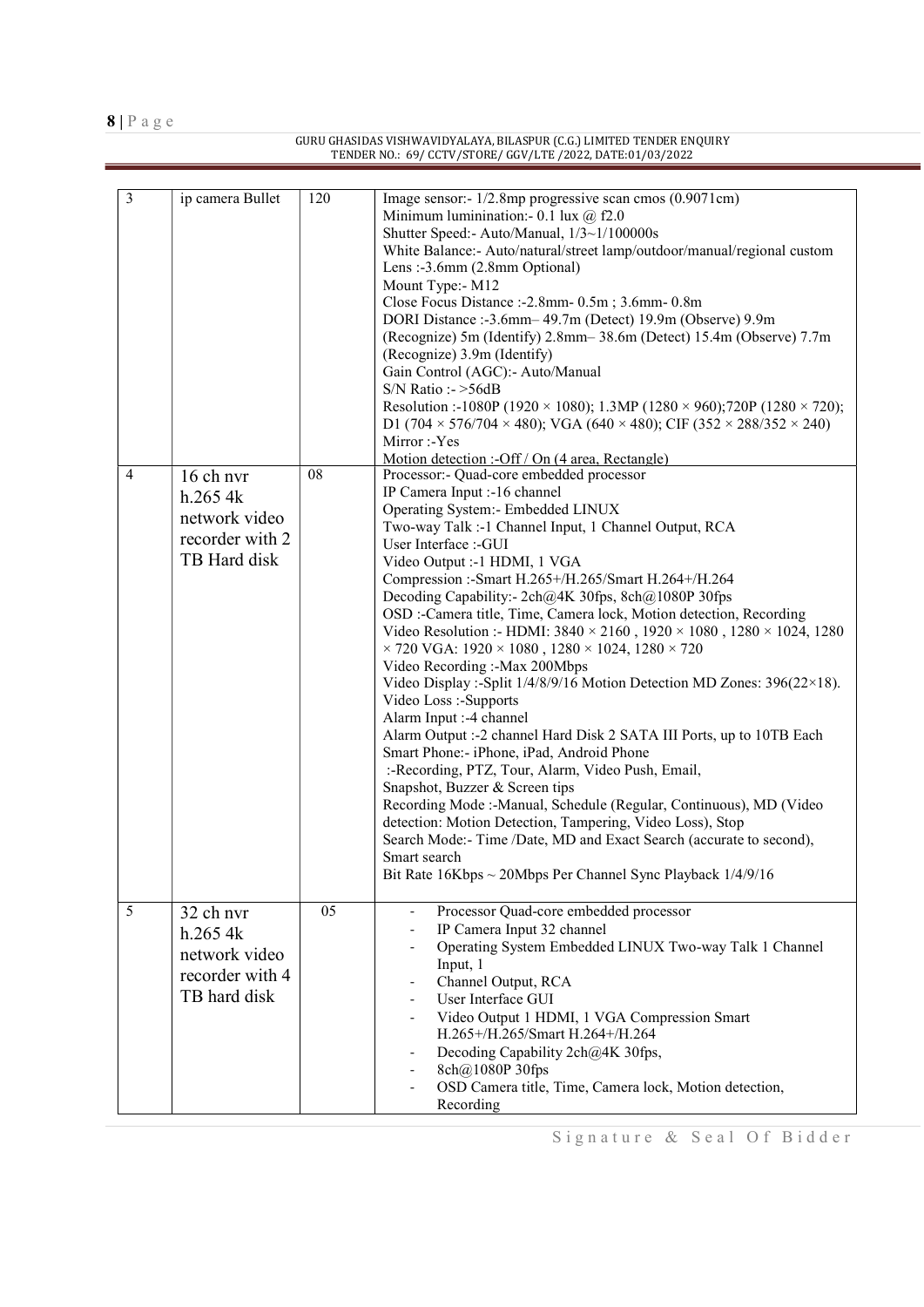#### GURU GHASIDAS VISHWAVIDYALAYA, BILASPUR (C.G.) LIMITED TENDER ENQUIRY TENDER NO.: 69/ CCTV/STORE/ GGV/LTE /2022, DATE:01/03/2022

|                 |                                                          |    | Video Resolution HDMI: $3840 \times 2160$ , $1920 \times 1080$ , $1280 \times$<br>1024, 1280 × 720 VGA: 1920 × 1080, 1280 × 1024, 1280 × 720<br>Video Recording Max 200Mbps<br>Video Display Split 1/4/8/9/16/25/36<br>Motion Detection MD Zones: 396(22×18).<br>Video Loss Supports<br>$\overline{\phantom{a}}$<br>Camera Blank Supports<br>$\overline{\phantom{a}}$<br>Alarm Input 4 channel<br>Alarm Output 2 channel<br>Hard Disk 2 SATA III Ports, up to 10TB Each<br>Smart Phone iPhone, iPad, Android Phone<br>Trigger Events Recording, PTZ, Tour, Alarm, Video Push, Email,<br>Snapshot,<br>Buzzer & Screen tips<br>Recording Mode Manual, Schedule (Regular, Continuous), MD |
|-----------------|----------------------------------------------------------|----|----------------------------------------------------------------------------------------------------------------------------------------------------------------------------------------------------------------------------------------------------------------------------------------------------------------------------------------------------------------------------------------------------------------------------------------------------------------------------------------------------------------------------------------------------------------------------------------------------------------------------------------------------------------------------------------|
|                 |                                                          |    | (Video<br>detection: Motion Detection, Tampering, Video Loss), Stop<br>Search Mode Time /Date, MD and Exact Search (accurate to<br>second),<br>Smart search<br>Bit Rate $16Kbps \sim 20Mbps$ Per Channe                                                                                                                                                                                                                                                                                                                                                                                                                                                                                |
| 6               | 2U DVR/<br><b>NVR Rack-</b><br>Modular<br>(Value Series) | 20 | Sync Playback 1/4/9/16<br>DVR walls Mount is specially designed to safeguard our DVRs<br>from Theft.<br>Basic frame: CRCA (MS SHEET) 0.6mm thick.<br>$\overline{\phantom{a}}$<br>Modular Series: Foldable type, easy to build<br>$\overline{\phantom{a}}$<br>Top & Bottom cover: cable entry cut-outs.<br>$\overline{\phantom{a}}$<br>Front Door: Lockable with Lock & Key.<br>Standard finish: Powder coated.<br>Dual-Tone Gray Color - fits in well with all indoor / outdoor<br>aesthetics.<br>Differentiator Quality.<br>Load Bearing Capacity - 10Kg.<br>Industry leading design.<br>$\overline{\phantom{a}}$                                                                     |
| $7\phantom{.0}$ | $4u$ dbr /nvr<br>network<br>rack(premium<br>series)      | 12 | Dvr wall mount is specially designed to safeguard our DVRs/NVRs<br>from<br>theft<br>Basic frame CRCA (MS Sheet )0.8mm thick<br>Contraction :- welded<br>Top & bottom cover 2 fan Provision with ventilation along with<br>cable<br>Front door :- lockable Toughened/clear glass with lock<br>Static load 30 kg<br><b>Industry Leading Design</b><br>Grey color -fits in well with all indoor /outdoor aestheticks                                                                                                                                                                                                                                                                      |
| 8               | 6 port PoE<br>switch al                                  | 04 | Network Port 4 (10/100Mbps PoE RJ45 port (Port 1~ port4) 2<br>$(10/100Mbps RJ45 port uplink (Port5-port 6))$<br>Network Standard IEEE 802.3i, IEEE 802.3u, IEEE 802.3x, IEEE<br>802.3af,                                                                                                                                                                                                                                                                                                                                                                                                                                                                                               |

Signature & Seal Of Bidder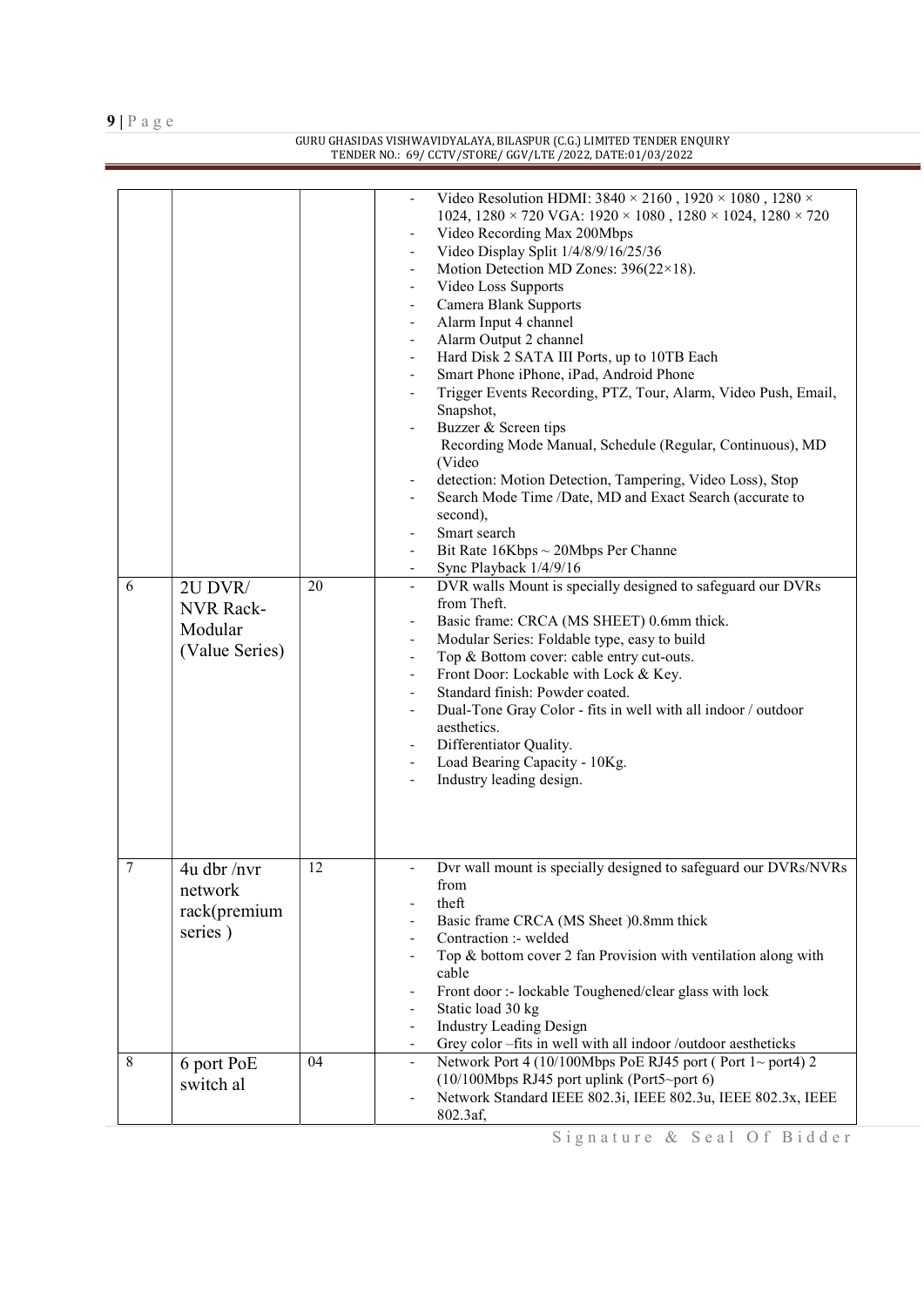$10 \mid P$ a g e

#### GURU GHASIDAS VISHWAVIDYALAYA, BILASPUR (C.G.) LIMITED TENDER ENQUIRY TENDER NO.: 69/ CCTV/STORE/ GGV/LTE /2022, DATE:01/03/2022

| 9  | 8 Port Fast<br><b>Ethernet PoE</b><br>Switch with 2<br>Gigabit Uplink | 15 | <b>IEEE 802.3at</b><br>PoE Pin 1/2+, 3/6-<br>Transfer Rate 100Mbps full Duplex, 10 or 100Mbps Half Duplex<br>Bandwidth 1.2Gbps (no block)<br>Network delay (100 to 100M bps): maximum 20 μs (using 64 byte<br>$\overline{\phantom{0}}$<br>packet)<br>Frame Filtering and Transmission Rate 10M port maximum<br>14,800pps<br>100M port maximum 148,800pps<br>LED indicator Power, Link/Act, RESV, PoE Indicator light<br>Power Budget Internal power adapter: 60W<br>Single Port Max. 30W<br>$\qquad \qquad \blacksquare$<br>Operating Temperature 0°C~40°C<br>$\overline{\phantom{0}}$<br>Working Humidity 10%~90% (Non-condensing)<br>$\overline{\phantom{0}}$<br>Power Source 100V~240V AC, 50/60Hz<br>$\qquad \qquad \blacksquare$<br>Dimensions $190mm(L)$ x $40mm(W)$ x $131mm(H)$<br>$\qquad \qquad \blacksquare$<br>Weight 1Kg<br>Network Port 8 10/100Mbps PoE RJ45 port (port 1~port 8) 2<br>$10/100/1000$ Mbps Non-PoE RJ45 port (port 9 ~ port 10)<br>Network protocol and standard IEEE 802.3i 10BASE-T IEEE<br>802.3u<br>100BASE-TX IEEE 802.3x Flow Control IEEE 802.3af/at Power<br>over<br>Ethernet<br>ransfer Rate 100Mbps full Duplex, 10 or 100Mbps Half Duplex<br>Network<br>interface: 10BASE-T or 100BASE-TX Ethernet RJ-45 port<br>Power pin $1/2(+)$ , $3/6(-)$<br>Performance Bandwidth: 5.6Gbps (no block) Frames filter and<br>transfer<br>rate: 10M port maximum 14,800pps 100M port maximum<br>148,800pps<br>LEDs indicator Power, LINK/ACT, PoE<br>Operating Temperature $0^{\circ}$ ~45°C (32° ~113°F) Storage Temperature<br>$20^{\circ}$ C~90°C (-4°~194°F)<br>Working Humidity 10%~90% (Non-condensing)<br>Storage Humidity 5%~90% (Non-condensing)<br>Power Source 96W Single port maximum output power: 30W<br>Dimensions $184mm(L)$ x $94mm(W)$ x $27mm(H)$<br>Weight 1.35kg |
|----|-----------------------------------------------------------------------|----|-------------------------------------------------------------------------------------------------------------------------------------------------------------------------------------------------------------------------------------------------------------------------------------------------------------------------------------------------------------------------------------------------------------------------------------------------------------------------------------------------------------------------------------------------------------------------------------------------------------------------------------------------------------------------------------------------------------------------------------------------------------------------------------------------------------------------------------------------------------------------------------------------------------------------------------------------------------------------------------------------------------------------------------------------------------------------------------------------------------------------------------------------------------------------------------------------------------------------------------------------------------------------------------------------------------------------------------------------------------------------------------------------------------------------------------------------------------------------------------------------------------------------------------------------------------------------------------------------------------------------------------------------------------------------------------------------------------------------------------------------------------------------------------------------------------------|
| 10 | 16FE+2GE/1S<br>FP Switch<br>With 16 PoE<br>Ports                      | 06 | Network Port 16 x 10/100 Mbps Base-TX RJ45 ports (Data/Power)<br>2 x<br>10/100/1000 Mbps Base-T RJ45 ports (Data) 1 x 10/100/1000<br><b>Mbps</b><br>Base-X SFP port (Combo)                                                                                                                                                                                                                                                                                                                                                                                                                                                                                                                                                                                                                                                                                                                                                                                                                                                                                                                                                                                                                                                                                                                                                                                                                                                                                                                                                                                                                                                                                                                                                                                                                                       |

Signature & Seal Of Bidder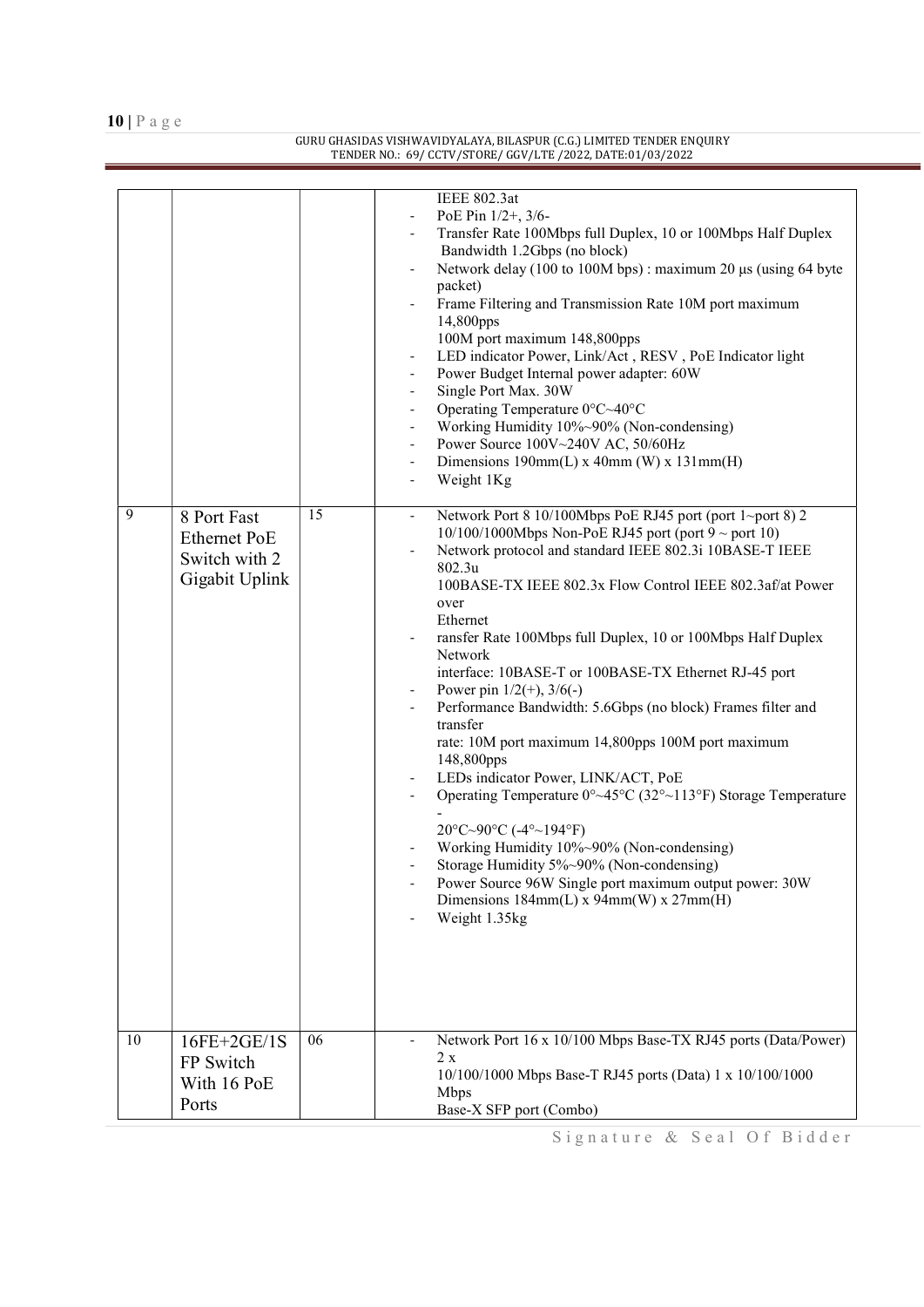#### GURU GHASIDAS VISHWAVIDYALAYA, BILASPUR (C.G.) LIMITED TENDER ENQUIRY TENDER NO.: 69/ CCTV/STORE/ GGV/LTE /2022, DATE:01/03/2022

|    |             |                       | □Network Standard IEEE802.3, IEEE802.3u, IEEE802.3ab,<br>IEEE802.3z,<br>IEEE802.3x, IEEE802.3af/at<br>Forwarding Rates 5.36 Mpps<br>Switching Capacity 7.2 Gbps<br>Mac Address Table 4K<br>Lightning Protection ≥6KV<br>LED indicator 16 x Link/Act LEDs 1 x G1 LED 1 x G2/SFP2 LED<br>1 x PoE MAX LED 1 x Power LED<br>PoE Supply Ports 1-16 support standard IEEE802.3af/at 30W<br>output per<br>PoE port 130W output of the total PoE Power<br>Power Consumption 150W output the whole device<br>Input Voltage 100-240V/50-60Hz<br>Four Modes Standard: Default mode of the switch. In this mode, it<br>works as an unmanaged switch; all ports can communicate with<br>each other separately. Priority: In this mode, port G1 and G2/SFP2<br>serve as uplink ports, ports $1 - 8$ serve as high priority port. All<br>ports can communicate with each other separately. Extend: In this<br>mode, data rate of ports 9 -16 reduces to 10 Mbps, the maximum<br>transmission distance can be 250 meters, and all ports can<br>communicate with each other. VLAN: In this mode, ports 1 - 16 of<br>the switch can communicate with port G1, G2/SFP2 separately, but<br>cannot communicate with each other. You can enable this mode to |
|----|-------------|-----------------------|----------------------------------------------------------------------------------------------------------------------------------------------------------------------------------------------------------------------------------------------------------------------------------------------------------------------------------------------------------------------------------------------------------------------------------------------------------------------------------------------------------------------------------------------------------------------------------------------------------------------------------------------------------------------------------------------------------------------------------------------------------------------------------------------------------------------------------------------------------------------------------------------------------------------------------------------------------------------------------------------------------------------------------------------------------------------------------------------------------------------------------------------------------------------------------------------------------------------------------------|
|    |             |                       | reduce broadcast storm and isolate DHCP broadcast.                                                                                                                                                                                                                                                                                                                                                                                                                                                                                                                                                                                                                                                                                                                                                                                                                                                                                                                                                                                                                                                                                                                                                                                     |
| 11 | Cat6, 4Pair | As per<br>requirement | <b>Conduct Material Annealed Bare Copper</b>                                                                                                                                                                                                                                                                                                                                                                                                                                                                                                                                                                                                                                                                                                                                                                                                                                                                                                                                                                                                                                                                                                                                                                                           |
|    | UTP Cable10 |                       | Shape of Conductor Solid<br>Number of Wires 1                                                                                                                                                                                                                                                                                                                                                                                                                                                                                                                                                                                                                                                                                                                                                                                                                                                                                                                                                                                                                                                                                                                                                                                          |
|    |             |                       | Wires Diameter Nom. $0.51 \pm .025$ mm                                                                                                                                                                                                                                                                                                                                                                                                                                                                                                                                                                                                                                                                                                                                                                                                                                                                                                                                                                                                                                                                                                                                                                                                 |
|    |             |                       | Insulation Material Polyethylene                                                                                                                                                                                                                                                                                                                                                                                                                                                                                                                                                                                                                                                                                                                                                                                                                                                                                                                                                                                                                                                                                                                                                                                                       |
|    |             |                       | Diam (Nom.) $0.90 \pm 0.05$ mm                                                                                                                                                                                                                                                                                                                                                                                                                                                                                                                                                                                                                                                                                                                                                                                                                                                                                                                                                                                                                                                                                                                                                                                                         |
|    |             |                       | Pairs Colour Blue / White - Blue, Orange / White-Orange, Green /                                                                                                                                                                                                                                                                                                                                                                                                                                                                                                                                                                                                                                                                                                                                                                                                                                                                                                                                                                                                                                                                                                                                                                       |
|    |             |                       | White                                                                                                                                                                                                                                                                                                                                                                                                                                                                                                                                                                                                                                                                                                                                                                                                                                                                                                                                                                                                                                                                                                                                                                                                                                  |
|    |             |                       | - Green & Brown / White- Brown                                                                                                                                                                                                                                                                                                                                                                                                                                                                                                                                                                                                                                                                                                                                                                                                                                                                                                                                                                                                                                                                                                                                                                                                         |
|    |             |                       | Laying 4 Pair laid Together with cross filler                                                                                                                                                                                                                                                                                                                                                                                                                                                                                                                                                                                                                                                                                                                                                                                                                                                                                                                                                                                                                                                                                                                                                                                          |
|    |             |                       | <b>OUTER SHEATH Material PVC ST-1</b><br>Thickness Nominal 0.50mm                                                                                                                                                                                                                                                                                                                                                                                                                                                                                                                                                                                                                                                                                                                                                                                                                                                                                                                                                                                                                                                                                                                                                                      |
|    |             |                       | Aprox Overall Diam. of Cable 6.00mm                                                                                                                                                                                                                                                                                                                                                                                                                                                                                                                                                                                                                                                                                                                                                                                                                                                                                                                                                                                                                                                                                                                                                                                                    |
|    |             |                       | Rip Cord Rip Cord to be provide under outer sheath                                                                                                                                                                                                                                                                                                                                                                                                                                                                                                                                                                                                                                                                                                                                                                                                                                                                                                                                                                                                                                                                                                                                                                                     |
|    |             |                       | Color Black<br>$\qquad \qquad -$                                                                                                                                                                                                                                                                                                                                                                                                                                                                                                                                                                                                                                                                                                                                                                                                                                                                                                                                                                                                                                                                                                                                                                                                       |
|    |             |                       | Characteristics Impedance $100 \pm 15$ Ohms                                                                                                                                                                                                                                                                                                                                                                                                                                                                                                                                                                                                                                                                                                                                                                                                                                                                                                                                                                                                                                                                                                                                                                                            |
|    |             |                       | Signal Propagation                                                                                                                                                                                                                                                                                                                                                                                                                                                                                                                                                                                                                                                                                                                                                                                                                                                                                                                                                                                                                                                                                                                                                                                                                     |
|    |             |                       | Delay 555ns At 10 MHz, ns/100 mtr Dley Skew 50 max. (ns/100m)                                                                                                                                                                                                                                                                                                                                                                                                                                                                                                                                                                                                                                                                                                                                                                                                                                                                                                                                                                                                                                                                                                                                                                          |
|    |             |                       | Packing Length 305 Mtr.<br>Sequential Length Marking Support                                                                                                                                                                                                                                                                                                                                                                                                                                                                                                                                                                                                                                                                                                                                                                                                                                                                                                                                                                                                                                                                                                                                                                           |
|    |             |                       | NEXT Min. 1MHz: 72.30, 10MHz: 57.30, 20MHz: 52.80,                                                                                                                                                                                                                                                                                                                                                                                                                                                                                                                                                                                                                                                                                                                                                                                                                                                                                                                                                                                                                                                                                                                                                                                     |
|    |             |                       | 100MHz:                                                                                                                                                                                                                                                                                                                                                                                                                                                                                                                                                                                                                                                                                                                                                                                                                                                                                                                                                                                                                                                                                                                                                                                                                                |
|    |             |                       | 42.30, 250MHz: 36.30                                                                                                                                                                                                                                                                                                                                                                                                                                                                                                                                                                                                                                                                                                                                                                                                                                                                                                                                                                                                                                                                                                                                                                                                                   |
|    |             |                       | Attenuation Max. 1MHz: 2.0db/100 m, 10MHz: 6.0db/100 m,                                                                                                                                                                                                                                                                                                                                                                                                                                                                                                                                                                                                                                                                                                                                                                                                                                                                                                                                                                                                                                                                                                                                                                                |
|    |             |                       | $20MHz$ :                                                                                                                                                                                                                                                                                                                                                                                                                                                                                                                                                                                                                                                                                                                                                                                                                                                                                                                                                                                                                                                                                                                                                                                                                              |
|    |             |                       | 8.50db/100 m, 100MHz: 19.80db/100m, 250MHz: 32.80db/100 m                                                                                                                                                                                                                                                                                                                                                                                                                                                                                                                                                                                                                                                                                                                                                                                                                                                                                                                                                                                                                                                                                                                                                                              |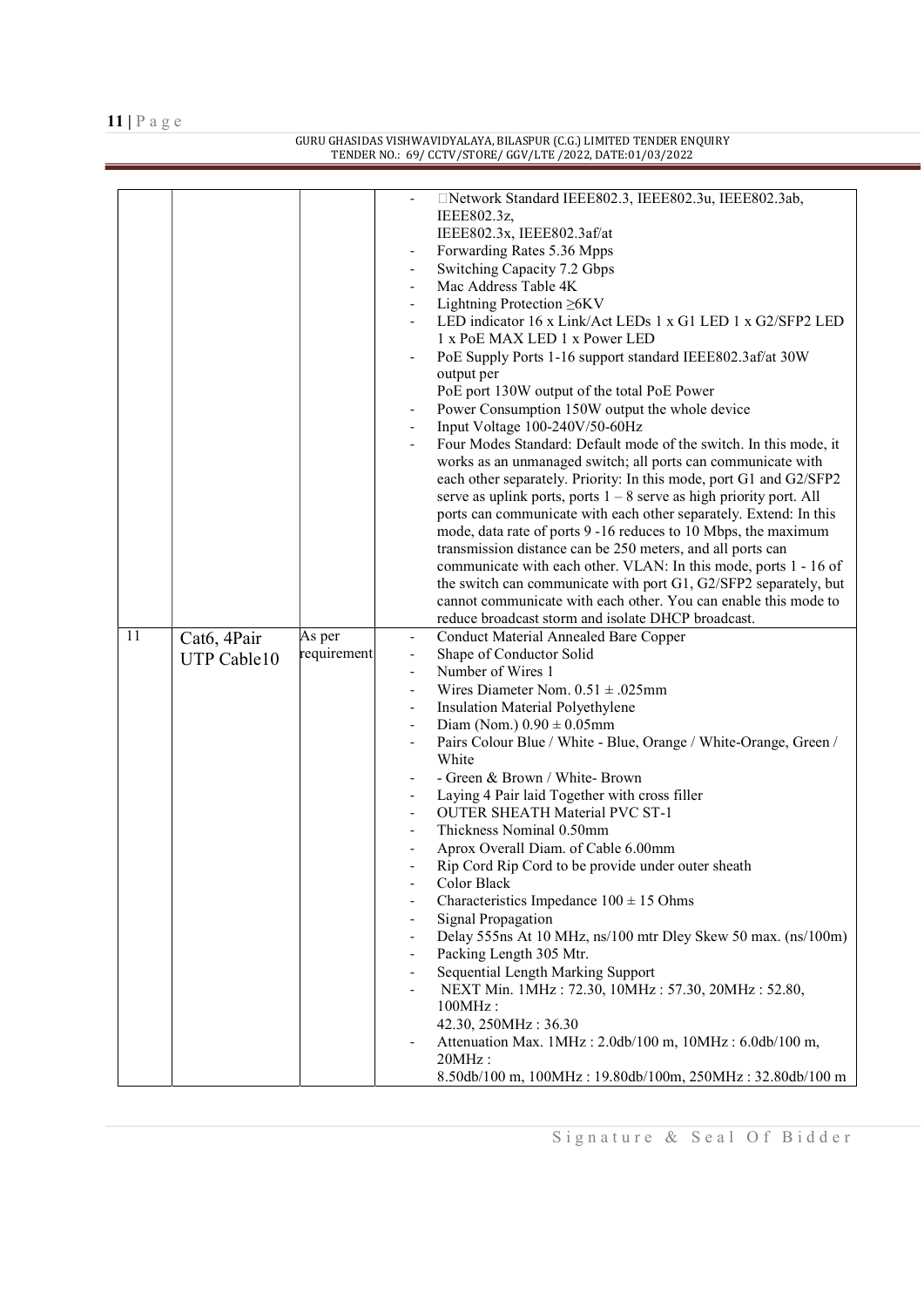#### GURU GHASIDAS VISHWAVIDYALAYA, BILASPUR (C.G.) LIMITED TENDER ENQUIRY TENDER NO.: 69/ CCTV/STORE/ GGV/LTE /2022, DATE:01/03/2022

| ⊥∠ | Led monitor<br>for cctv<br>camera | 05 | Screen Size 50 Inch<br>Speaker Type 2x20W Speaker<br>Response Time 5 ms<br>Ultra 4k Fully HD Monitor<br>Connectivity HDMI/VGA/USB/ |
|----|-----------------------------------|----|------------------------------------------------------------------------------------------------------------------------------------|
|----|-----------------------------------|----|------------------------------------------------------------------------------------------------------------------------------------|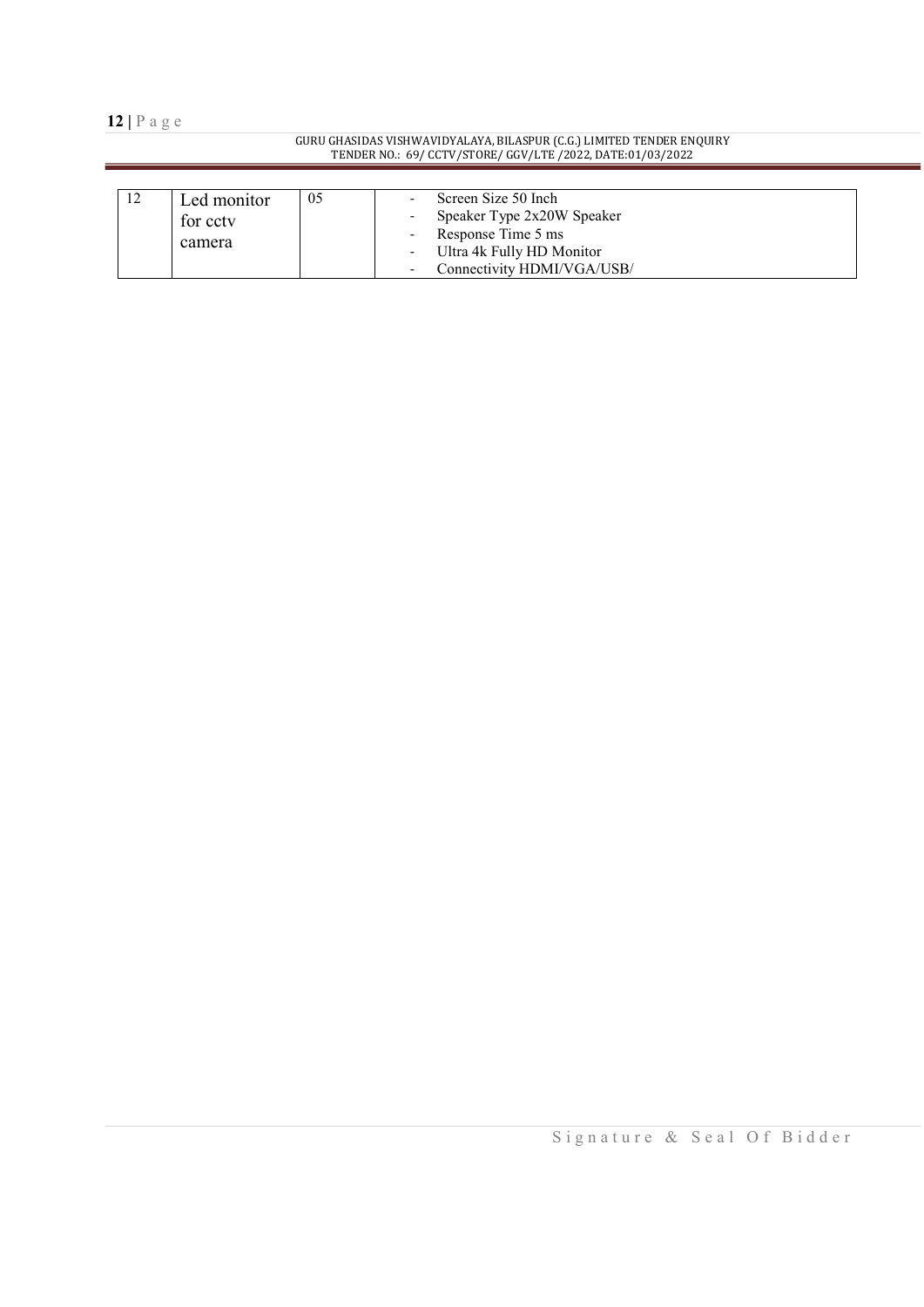# Annexure I

## TECHNICAL INFORMATION OF THE TENDERER

| S.No             | <b>Desired Details</b><br>Attach all the documents in support(as applicable)                                                                                                            | <b>Furnish details</b> | Page Number in the<br>tender Document |
|------------------|-----------------------------------------------------------------------------------------------------------------------------------------------------------------------------------------|------------------------|---------------------------------------|
| 1.               | Name of the Firm                                                                                                                                                                        |                        |                                       |
| 2.               | Registered Office address<br>Telephone No-<br>Mobile No-<br>E-mail id                                                                                                                   |                        |                                       |
| 3.               | Address for Correspondence                                                                                                                                                              |                        |                                       |
| $\overline{4}$ . | Details of Contact person<br>(Name, designation, address etc.)<br>Telephone No/Mobile No<br>Mobile No-<br>E-mail                                                                        |                        |                                       |
| 5.               | <b>Bank Account Number</b><br><b>IFSC</b> Code<br><b>Bank Name</b>                                                                                                                      |                        |                                       |
| 6                | CA Certified copy of the Income tax return for<br>financial year 2018-19                                                                                                                |                        |                                       |
| $\overline{7}$   | GST, TAN, PAN etc                                                                                                                                                                       |                        |                                       |
| 8                | Whether the firm has been blacklisted, debarred<br>from any organization or any case for faulty<br>supply has been registered against the firm<br>(Kindly give an undertaking as above) |                        |                                       |

| $Dated:\ldots:\ldots:\ldots:\ldots:\ldots:\ldots$ |  |
|---------------------------------------------------|--|
|                                                   |  |
|                                                   |  |
|                                                   |  |
|                                                   |  |

Signature and Seal Of Bidder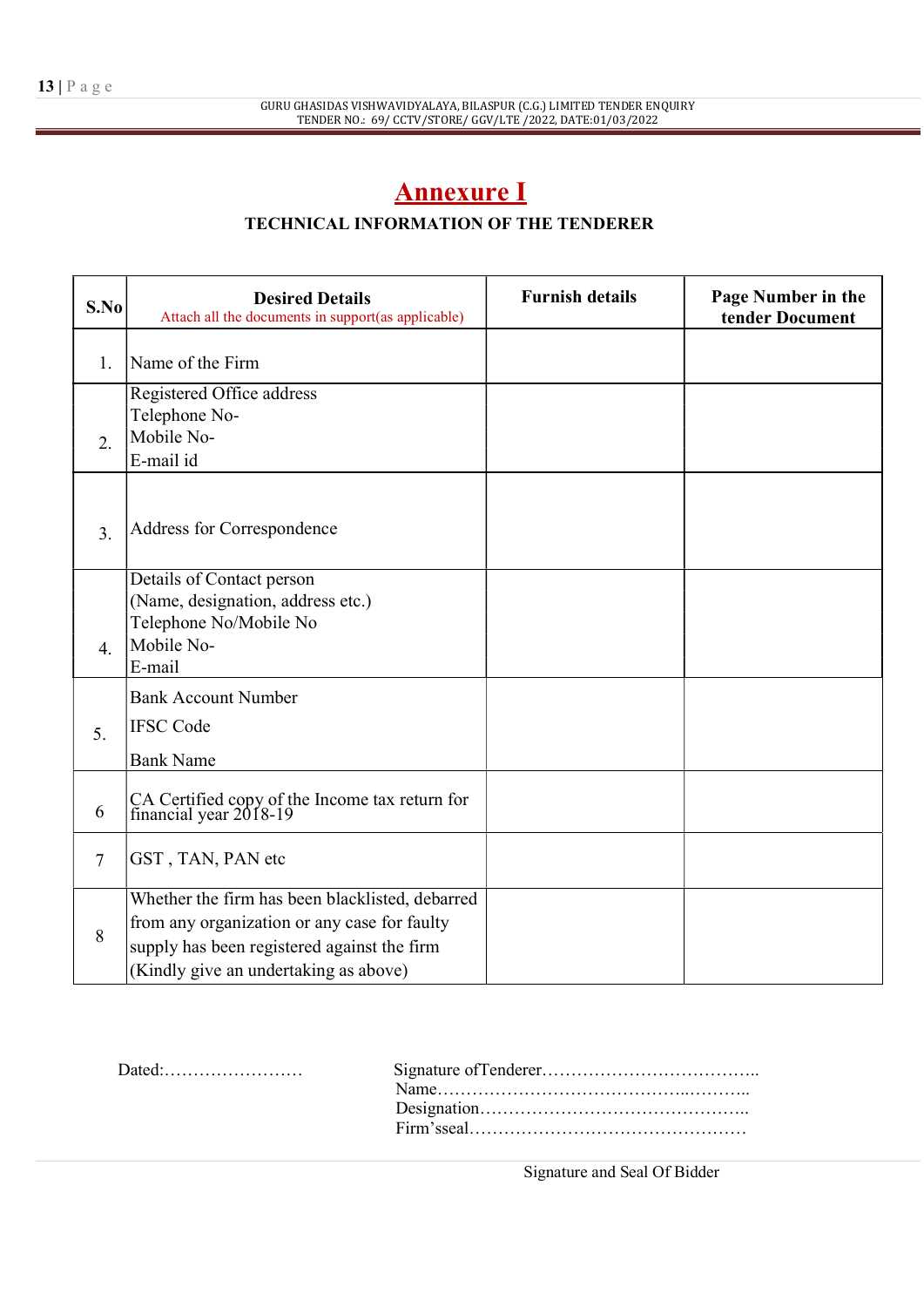# Annexure II Financial Bid

- i. Please quote rates for Instruments and chemicals as per detail specifications given in schedule-1 of this tender, in the financial bid as given below.
- ii. Quoted rates should be inclusive of all as detailed in the terms and conditions of this tender.
- iii. The Cost of the equipment should be inclusive of all taxes and statutory levies. Labour installation charges, packing, transporting, forwarding, transit insurance, loading, unloading commissioning, demonstration, freight etc. However, the details of the rates included are to be submitted in a separate sheet for purpose of clarification (ifrequired).
- iv. Bidder has to quote the Rate offered, GST and Name of the principle manufacturer etc. in the table 1 separately.

|                | <b>Table 1</b>                                                         |                             |                             |                             |            |  |  |
|----------------|------------------------------------------------------------------------|-----------------------------|-----------------------------|-----------------------------|------------|--|--|
| S.no.          | Item Specification                                                     | Name of the<br>Manufacturer | Name of the<br>Manufacturer | Rate<br>Offered per<br>Unit | <b>GST</b> |  |  |
| $\mathbf{1}$   | PTZ Camera ip<br>camera                                                |                             |                             |                             |            |  |  |
| 2              | Ip camera dome                                                         |                             |                             |                             |            |  |  |
| $\overline{3}$ | ip camera Bullet                                                       |                             |                             |                             |            |  |  |
| $\overline{4}$ | 16 ch nvr h.265 4k<br>network video<br>recorder with 2 TB<br>Hard disk |                             |                             |                             |            |  |  |
| 5              | 32 ch nvr h.265 4k<br>network video<br>recorder with 4 TB<br>hard disk |                             |                             |                             |            |  |  |
| 6              | 2U DVR/NVR<br>Rack-Modular<br>(Value Series)                           |                             |                             |                             |            |  |  |